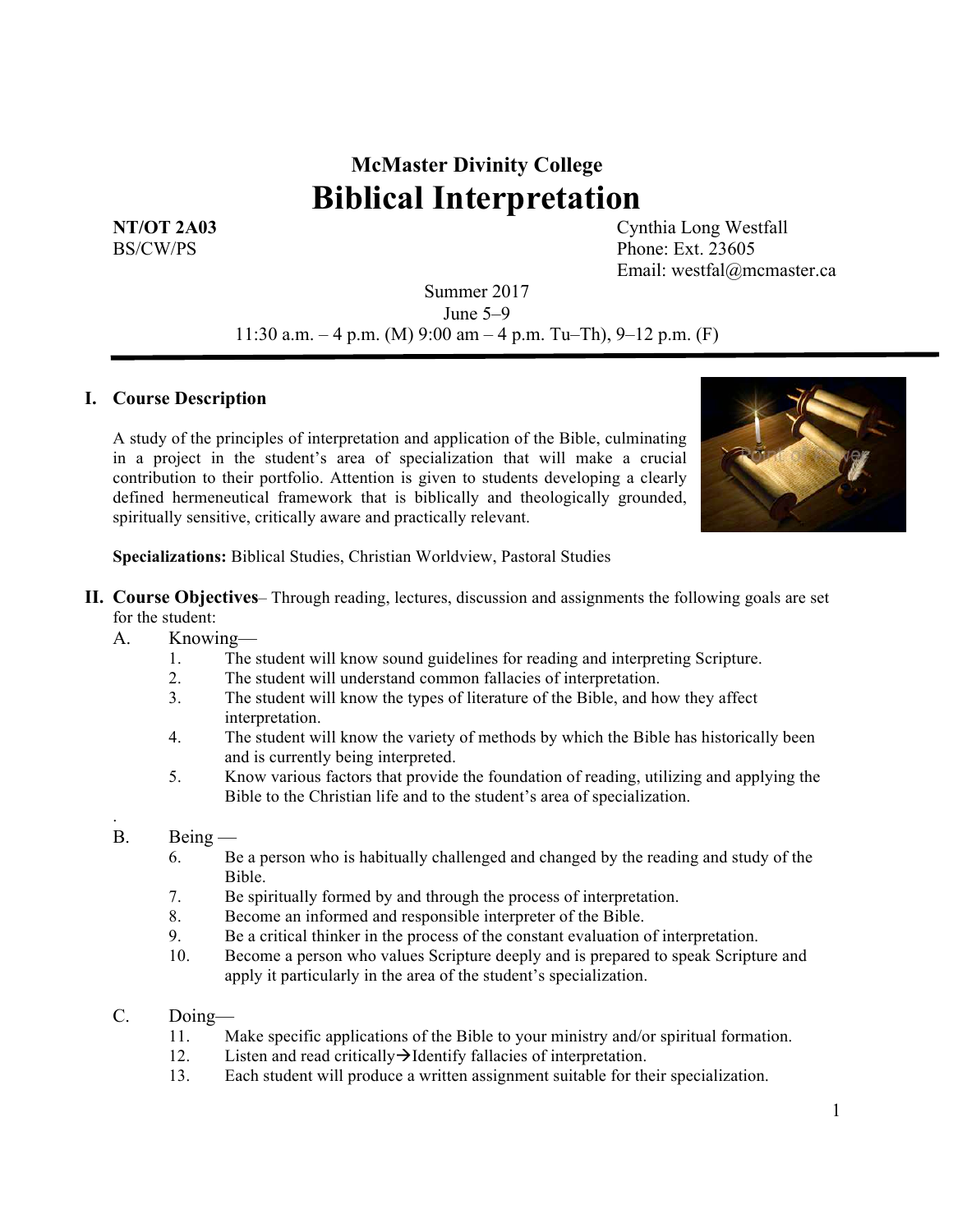14. Each student will produce a project for their portfolio that demonstrates the interpretation of Scripture in the area of their specialization.

## **III. Course Requirements**

## **A. Class Participation (15%)**

- 1. Each student will attend the five sessions and participate in discussions and activities  $(10\%)$
- 2. Each student will participate in online discussions on Avenue at least once a week for the three following weeks by posting on discussion threads and pads in the course website  $(5 \%)$ .

#### **B. Reading (10%**)

There will be selected readings in the Bible, and readings that best reflect a student's specialization

1. Selected Old and New Testament texts New Testament completed by.

*Old Testament*

Narrative: Genesis Narrative + Law: Exodus

Poetry:

Lament: Psalms 22, 136 Thanksgiving: Psalms 116 Royal: Psalms 93, 110 Salvation History: Psalms 98

Praise: Psalms 89, 132

Prophecy: Isaiah, Jonah, Hosea

Prophecy+narrative+apocalyptic: Daniel

## *New Testament*

Narrative: Luke-Acts

Epistles

Group: Romans, Galatians, Philippians Personal: Philemon, 2 Timothy Homiletic: Hebrews, James Apocalyptic+Epistle+Prophecy: Revelation

## 2. Course Textbooks

For the course texts, there are three tracks to choose from for the course reading that best correspond to specific areas of specialization:

- a. Christian Worldview: The texts reflect a general introduction to Biblical interpretation and guidelines for responsible reading, interpretation and application of Scripture
	- (1) Fee, Gordon D. and Douglas Stuart. *How to Read the Bible for All Its Worth*. 3rd ed. Grand Rapids, MI: Zondervan, 1981, 1993, 2003 (298 pp.)
	- (2) Brauch, *Abusing Scripture* (294 pp.)
- b. Pastoral Studies: The texts reflect the traditional evangelical approach to exegesis, the theoretical foundations of interpretation, and the skills necessary for preparation for a sermon or a Bible Study
	- (1) Klein, Blomberg & Hubbard, *Introduction to Biblical Interpretation*  (563)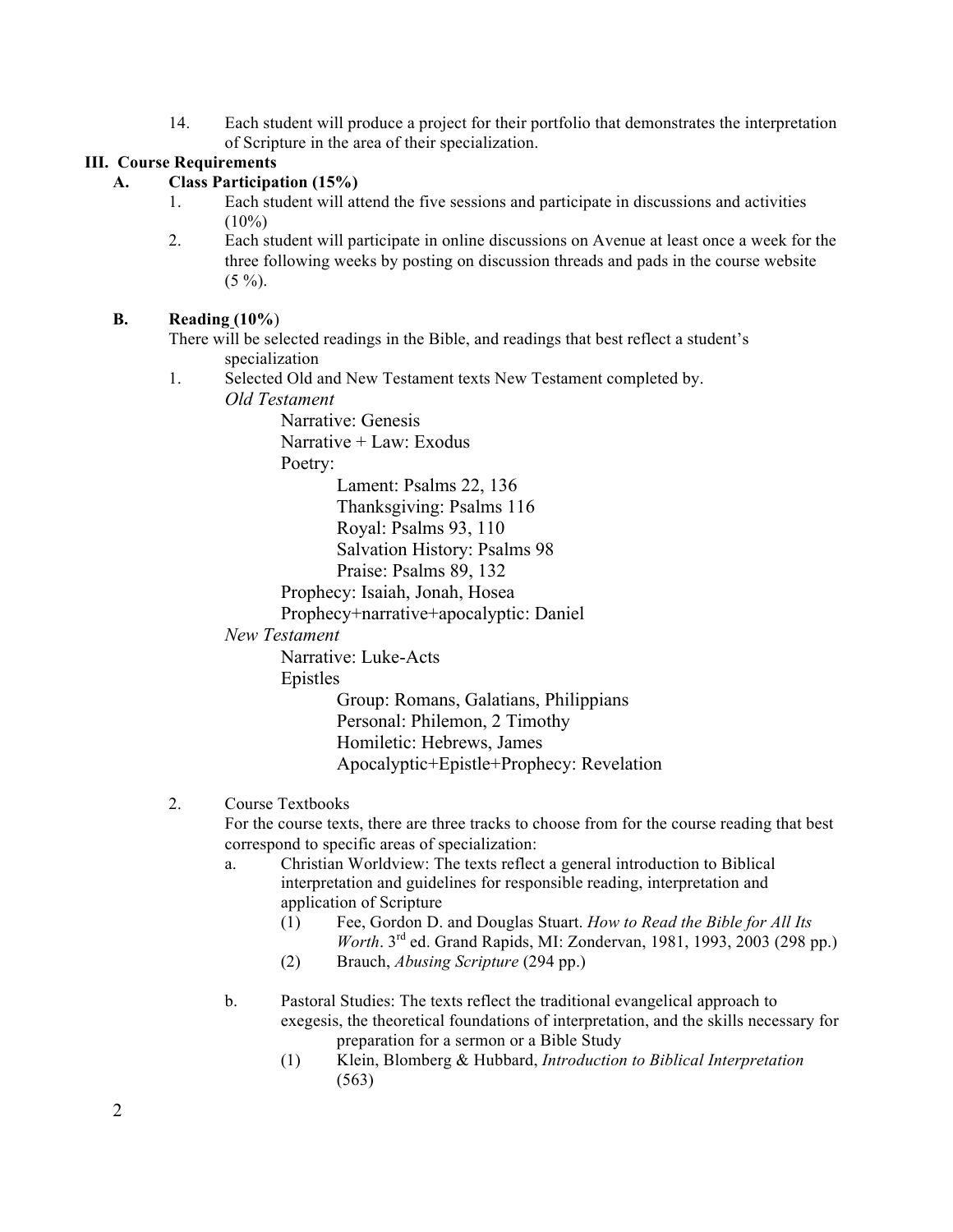- (2) Brauch, *Abusing Scripture* (294 pp.)
- c. Biblical Studies: The texts reflect the multi-faceted discipline of exegesis
	- (1) Baker & Arnold, *The Face of Old Testament Studies* (512 pp.).
	- (2) Green, *Hearing the New Testament* (460 pp.).
- 3. Four weeks after scheduled classes (**July 7**), each student will submit a reading report by e-mail for the Bible reading, and the texts in the selected track, stating a percentage of the reading completed. Do your own math on the percentage

#### **C. Written Assignments**

There will be two assignments for each student. The first is a paper that reflects the area of specialization and the second is a project that is a suitable contribution to the student's portfolio.

**1. Written assignment for Specializations (40%) All written assignments for specializations are due midnight Friday June 23. Submit by e-mail in PDF form to the professor. Late papers will lose 1% a day for a week, then 4% a day.**

Each student must utilize the MDC Style Guide http://www.mcmasterdivinity.ca/sites/default/files/documents/mdcstyleguide.pdf Failure to observe appropriate form will result in grade reductions.

## **a. Christian Worldview: Scripture Twisting Journal**

- (1) Each student is required to keep a "journal" with10 total entries, where they identify a significant abuse of biblical interpretation and/or application that they have observed—some cases can be from past experience, but the students should also be particularly alert to "Scripture twisting" that they encounter during the course. Each student may submit their first entry by e-mail for feedback
- (2) Remember the priority is biblical interpretation, meaning that each entry should focus on a (mis)interpretation of a particular Bible verse or passage. Avoid addressing theological issues. Do not include comics that are intended to be puns or wordplay (ie. Eve is tempted by an Apple computer).
- (3) The contexts where you observe biblical interpretation can range from children, friends and family to the pew, the pulpit, and scholarly journals as well as popular media. You are welcome to include clippings or illustrations. You may also interact with Jacobs, but limit it and other sources to 1 entry (don't draw from the same source more than once).
- (4) Format: (a) Identify the use of Scripture. (b) Describe the situation/conversation where you state how the Scripture is interpreted and/or misapplied.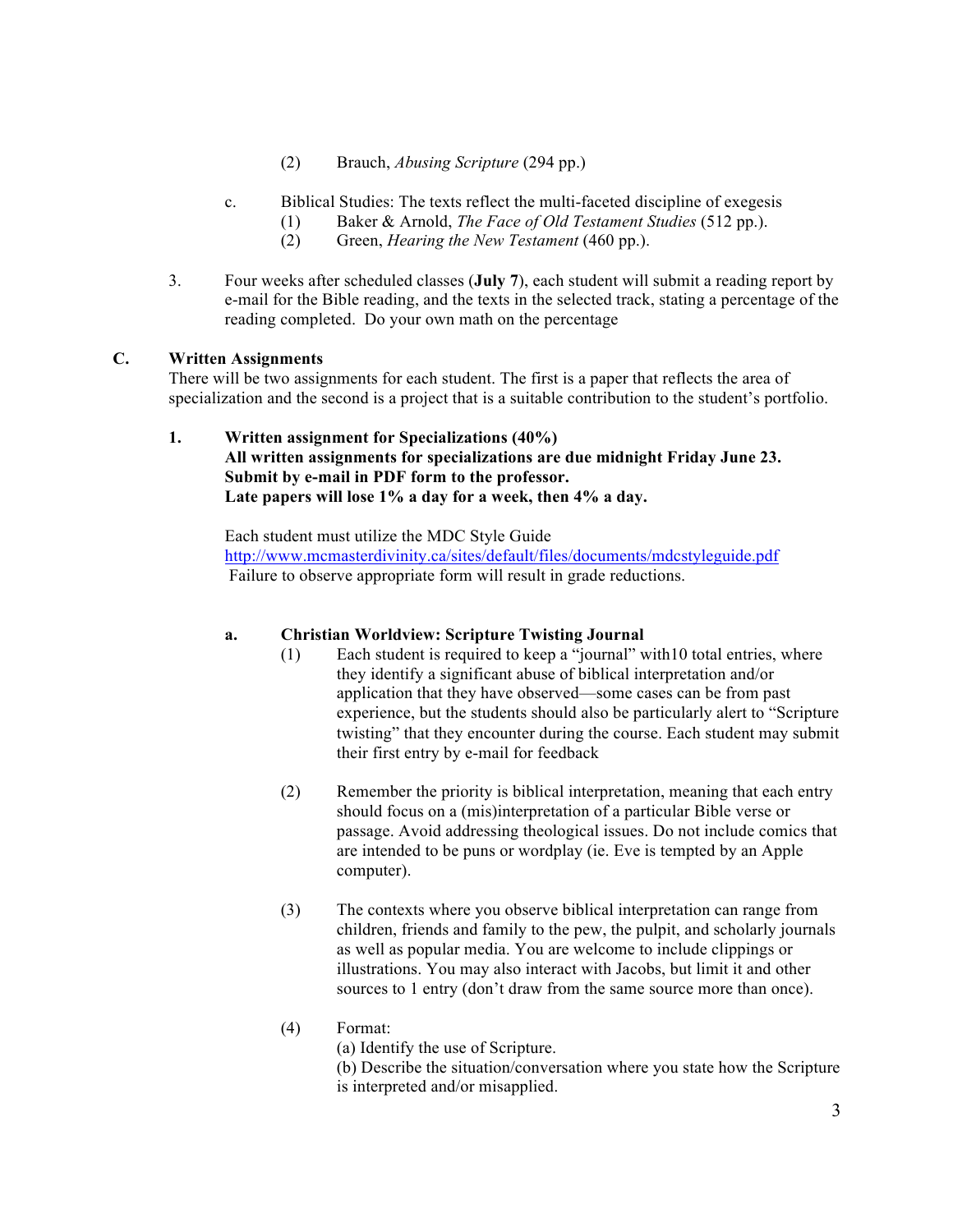(c) Explain what is wrong with the use of Scripture (d) Explain a better approach to understanding the passage, researching

and footnoting your sources (see MDC Style Guide) utilizing a minimum of 1 commentary per entry—attempt to look at different commentaries of the best quality for each entry to become acquainted with available resources. Include a bibliography (see Style Guide) of all the sources that you have used at the end of the journal.

#### **b. Pastoral Studies: Exegetical Paper**

- (1) Each student will write an exegetical paper which is the traditional seminary assignment for the preparation of a sermon but is also useful for teaching.
- (2) Length & style: It should be no more than 5000 words (about 15 pages) of text, excluding footnotes and bibliography. For all matters of style and form, For all matters of style and form, see the Mac Style Guide. There should be a minimum of 15 sources used in the footnotes and bibliography. For all other matters, follow the guidelines in the "Steps to Exegesis."
- (3) Approach: Choose a text from the Old Testament or the New Testament that forms a cohesive unit (not less than 10, up to 15 verses). Instructions for the exegetical procedure (Steps to Exegesis) will be placed in the class DropBox and discussed during the course, but briefly, the steps involve a broad overview of the text within its book, a study of the socio-cultural and historical context, and analysis of the various features of the text, the identification of interpretive problems, a summary of your findings and an application. Complete your own preliminary research/study of the text in terms of its argument and big idea before you interact with secondary sources. Carefully assess the options when there is a diversity of viewpoints and state your position on those controversial texts.
- ` (4) See attachment for criteria for grading

#### **c. Biblical Studies: Research Paper**

- (1) Apply an exegetical methodology to a text in the OT or NT. **submitted by e-mail.** Late papers lose 1% each day for a week and the.
- (2) Length & style: It should be no more than 5000 words (about 15 pages) of text, excluding footnotes and bibliography. For all matters of style and form, For all matters of style and form, see the Mac Style Guide. There should be a minimum of 15 sources used in the footnotes and bibliography.
- **3. Portfolio Project (35%) Due midnight Friday, July 7 They may be either PDF form or hard copy. No projects will be accepted after July 7.**
	- a. Utilize the course texts, lectures and the written assignment in your area of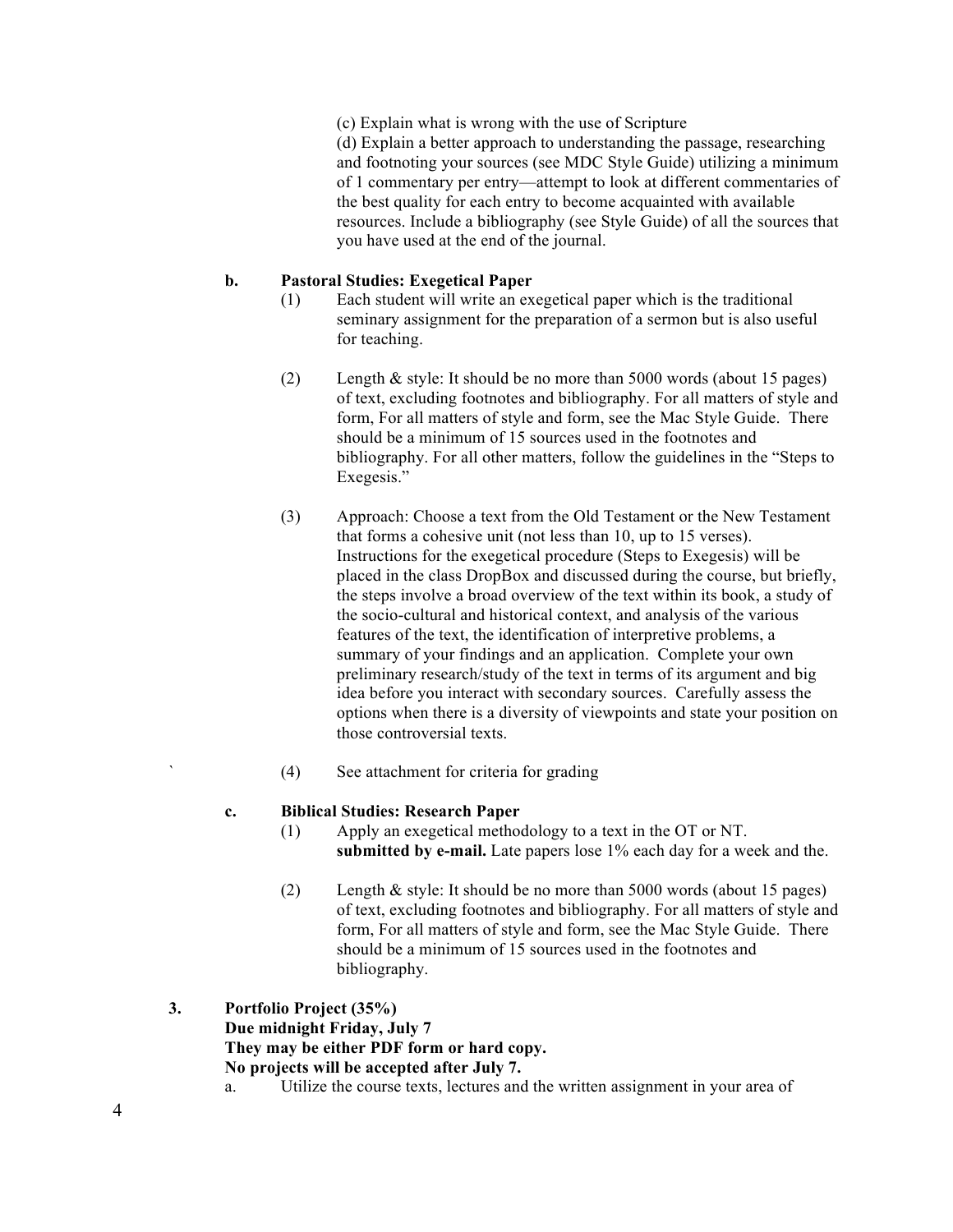specialization to produce a project that applies and practices biblical interpretation that you will include in your portfolio: a creative application, the design of a worship service, liturgy, or a sermon, teaching, applied spiritual formation, or the research of a relevant topic or a project appropriate for your ministry in other ways

- b. Tell the professor what your project will be on paper or by e-mail by **June 9** (last day of class).
- c. Length & style: if written, the project should be no more than 3,000 words (about 12 pages) of text, excluding footnotes and bibliography. For all matters of style and form, see the MDC Style Guide.
- d. Approach: Identity and profile your target audience. The approach to your projects will largely be determined by the application you choose. Creativity is encouraged. Marking will be based on:

(1) How the message and content utilizes and applies Scripture and the principles of biblical interpretation studied in the course.

(2) The appropriateness of the project for the identified target group, particularly in the use of Scripture and biblical interpretation.

(3) The quality and proficient use of the medium

(4) The estimated effort expended on the project (it should be nearly equal to the effort as a 15 pg. exegetical paper).

## **F. Grading Summary**

| Participation      | 15%    |
|--------------------|--------|
| Reading            | $10\%$ |
| Written Assignment | 40%    |
| Project            | 35%    |
|                    |        |

All assignments must be completed by the last day of the term.

#### **IV. Textbooks and Materials**

## **A. Required**

#### **Christian Worldview**

- 1. Fee & Stuart. *How to Read the Bible for All Its Worth*. 3rd ed.
- 2. Brauch. *Abusing Scripture: The Consequences of Misreading the Bible*.

#### **Pastoral Studies**

.

- 1. Klein, Blomberg and Hubbard. *Introduction to Biblical Interpretation.* 2nd ed*.*
- 2. Brauch. *Abusing Scripture: The Consequences of Misreading the Bible*.

#### **Biblical Studies**

- 1. Green. *Hearing the New Testament: Strategies for Interpretation*.
- 2. Baker & Arnold, *The Face of Old Testament Studies: A Survey of Contemporary Approaches*.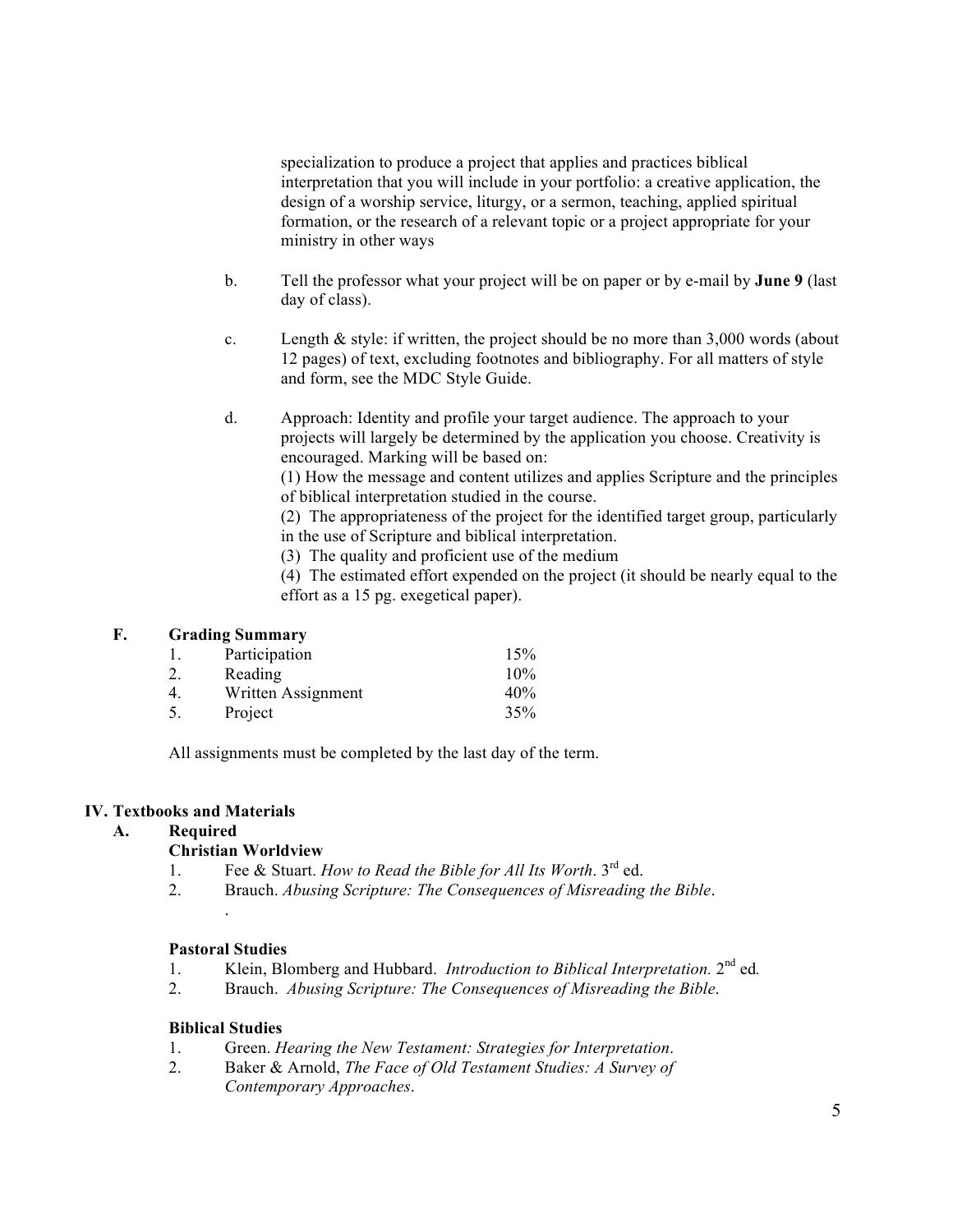#### **B. Recommended**

- 1. The *IVP Bible Dictionary Series* (4 vols.)
- 2. John H. Walton, Victor H. Matthews, and Mark W. Chavalas. *The IVP Bible Background Commentary: Old Testament*. Downer's Grove, IL: InterVarsity, 2000.
- 3. Craig Keener. *IVP Bible Background Commentary: New Testament*. Downer's Grove, IL: InterVarsity, 1994.

#### **C. Textbook Purchase**

All required textbooks for this class are available from the College's book service, READ On Bookstore, Room 218, McMaster Divinity College. Texts may be purchased on the first day of class. For advance purchase, you may contact READ On Bookstore, 5 International Blvd, Etobicoke,Ontario M9W 6H3 : phone 416.620.2934; fax 416.622.2308; email books@readon.ca Other book services may also carry the texts.

#### **D. Additional Materials**

- 1. Handouts for lectures and class discussion will be made available during class and/or online.
- 2. Procedures and guidelines for assignments will be given in class and/or online on the class web site.

#### **V. Classroom Behavior**

#### **A. Attendance**

- 1. Students should be on time to class or be prepared to offer an explanation to the professor.
- 2. Students are expected to stay for the entire class session, unless arranged in advance.
- 3. Attendance for the four days of the course is mandatory. In the case of illness, one day exceeds the maximum absence allowed for credit for course, so that the time must be made up.

#### **B. Participation**

- 1. Please respect the opinions of others without disrespect or ridicule, even if you do not agree with them. However, feel free to respond logically and critically in an orderly manner.
- 2. Students are not expected to be doing work on any other subject except that which is appropriate in the course outline.
- 3. Students are not to carry on off-topic conversations in class.
- 4. Students may eat or drink in class if they do not distract others and they clean up their desks.

Students who fail to respect these guidelines will be dismissed from the class with consequences.

#### **C. Academic Honesty**

Academic dishonesty is a serious offence that may take any number of forms, including plagiarism, the submission of work that is not one's own or for which previous credit has been obtained, and/or unauthorized collaboration with other students. Academic dishonesty can result in severe consequences, e.g., failure of the assignment, failure of the course, a notation on one's academic transcript, and/or suspension or expulsion from the College.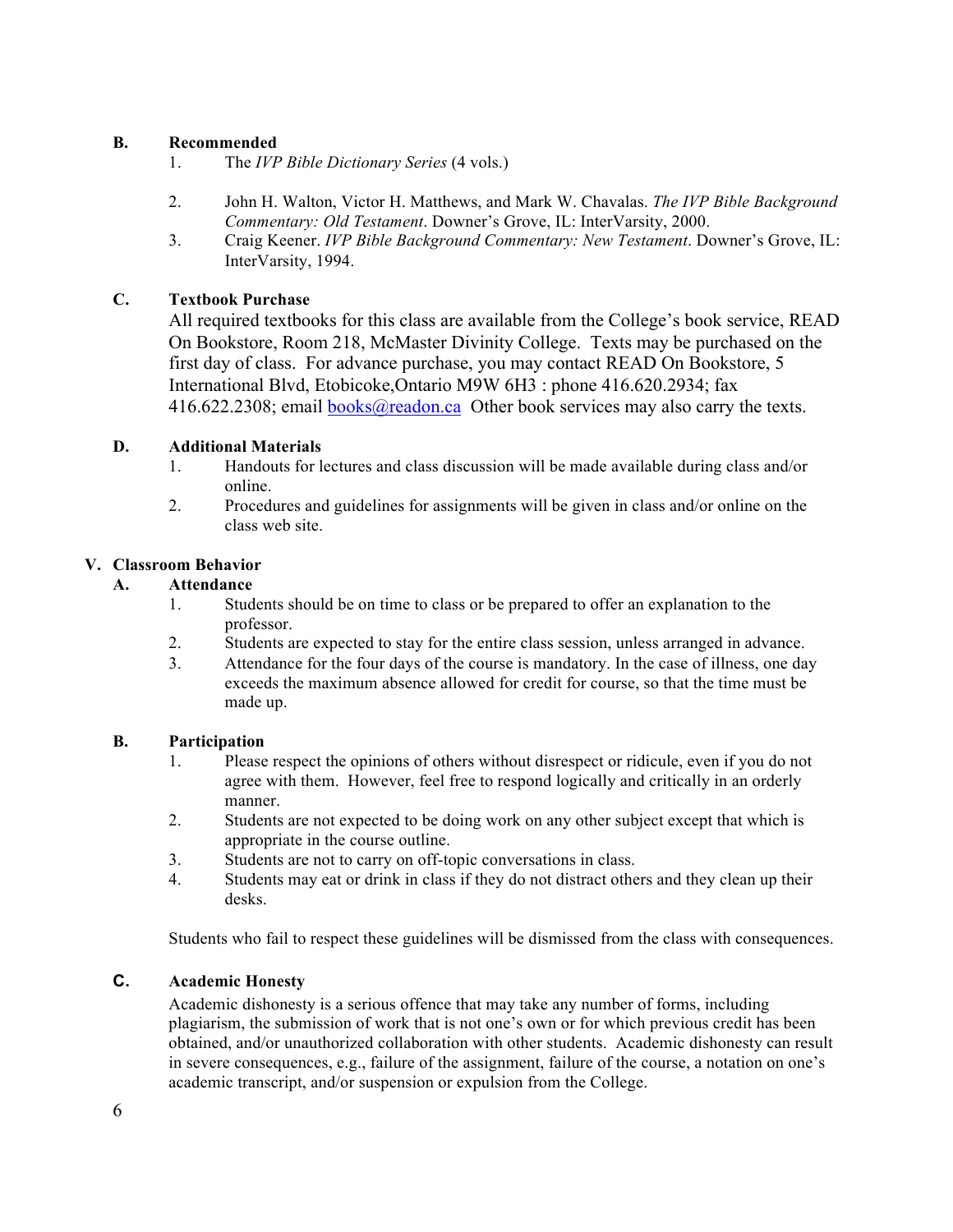Students are responsible for understanding what constitutes academic dishonesty. Please refer to the Divinity College Statement on Academic Honesty ~ http://www.mcmasterdivinity.ca/programs/rules-regulations

#### **D. Late Papers**

Extensions for papers will not be given except in very exceptional circumstances. (serious illness, family crises, etc.). Busy-ness, computer problems etc. are not legitimate reasons to grant extensions and in the interests of fairness any request for extensions will take into account the entire class. All assignments must be received by **June 7** in order to avoid a failing grade in the class.

#### **\*\*\* Gender Inclusive Language**

McMaster Divinity College uses inclusive language for human beings in worship services, student written materials, and all of its publications. In reference to biblical texts, the integrity of the original expressions and the names of God should be respected. The NRSV and TNIV are examples of the use of inclusive language for human beings. It is expected that inclusive language will be used in chapel services and all MDC assignments.

## \*\*\*\* Disclaimer:

Please Note: This syllabus is the property of the instructor and is prepared with currently available information. The instructor reserves the right to make changes and revisions up to and including the first day of class.

Contact me if I can assist you in any way via E-mail: westfal@mcmaster.ca Office Hours: During the Winter Term: Mondays 3–5, Tuesdays 1:30–3:30, Wednesdays 1–2; other times by appointment. After April 12, 2017 by appointment